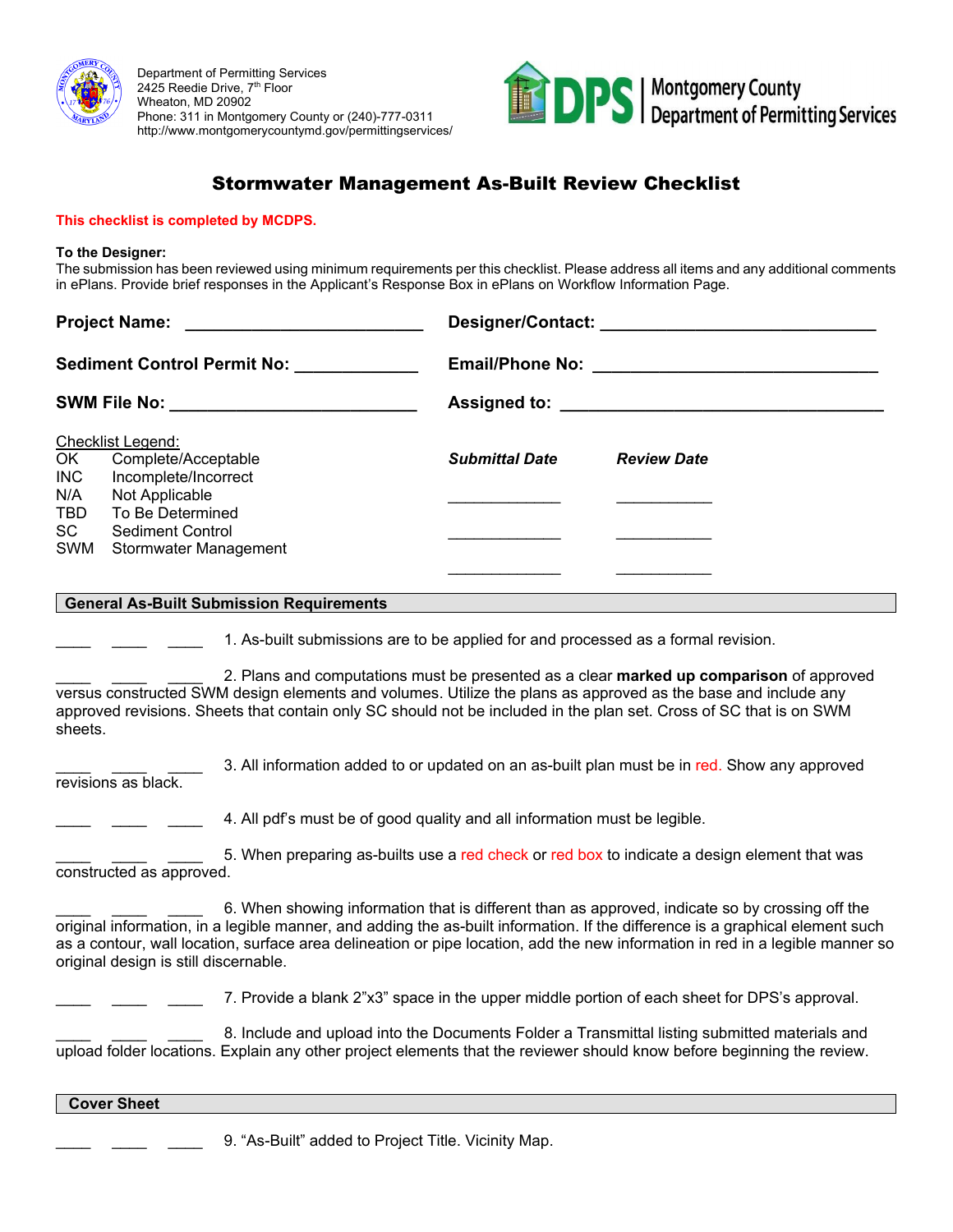10. Sheet index modified for as-built sheet numbers and eplan file names. Update sheet numbers  $\sqrt{(As$ -built X of XX) on each sheet.

11. As-built Certification Statement and seal of Qualified Professional (PE, PLS, RLA) indicating, "This record drawing and computations are accurate and complete and the stormwater management facilities are constructed per the approved plan or subsequent approved revisions, and stormwater management is provided per the approved design computations."

12. As-built Certification FOR PONDS. Must be sealed by a PE: "This record drawing and computations are accurate and complete and the pond is constructed per the approved plans or subsequent approved revisions, and substantially meets and/or exceeds the requirements of the USDA Natural Resources Conservation Service - Maryland MD-378 for Ponds."

13. SWM Summary Table. ESD: Provide Design storage and As-built storage for each facility and total ESD volume for the project. Structural: Provide Design storage and As-built storage for each facility and total structural volume for the project. Project: Provide ESDv required and total volume (ESD plus structural) provided. Ponds: Design and as-built stage storage table for design and safety storms.

# **Other As-Built Plan Sheets**

 $\overline{a}$ 

14. Include the Overall SWM Plan showing locations of facilities with labels.

15. Include the SWM Drainage Area Map in the plan set. Modify delineated areas and square footages if constructed is different than as approved. Use modified areas in as-built computations.

16. Verify applicable downspouts and roof drains including location, material, size and inverts.

17. Provide completed SWM Construction Inspection Check-Off List for each facility, if available. If not available, please indicate and explain on the transmittal.

18. For SWM plans that include landscaping, provide as-built information Maryland RLA seal or place a statement sealed by a Maryland RLA and placed on the applicable plan sheet.

19. For SWM plans that include poured in place structures, provide as-built information of all structural comments and dimensions, including rebar. Verify the concrete spec when applicable.

\_\_\_\_ \_\_\_\_ \_\_\_\_ 20. Verify the removal of any existing SWM facilities and removal of temporary blocking, temporary pipe outfall or plugs.

21. Verify that all facilities are constructed within the recorded SWM easement areas. Note Recording information on Overall SWM Plan. Provide copies of recorded SWM Easements, Covenants and Access Easements and terminations, if not already in eplans.

22. Verify project specific elements of proprietary measures, e.g. number of cartridges.

### **Plans - As-Built for ESD Measures**

\_\_\_\_ \_\_\_\_ \_\_\_\_ 23. All plan information per the approved design shown and verified as constructed per plan or provide as-built information. Including but not limited to surface area square footages, design dimensions and critical distances, contours, ponding depth, ESD and 10 year WSEL, critical slopes and spot elevations, materials, flowsplitter structures and appurtenances such as overflow structures, cleanouts, overdrains, underdrains, and erosion protection.

24. All profile and section information per the approved design shown and verified as constructed per plan or provide as-built information. Including but not limited to inverts, dimensions, depths, slopes, elevations, ponding depth, ESD and 10-year WSEL, materials, flowsplitter structures, appurtenances such as overflow structures, cleanouts, overdrains, underdrains, and erosion protection.

# **Plans - As-Built for Structural (non ESD) Facilities**

\_\_\_\_ \_\_\_\_ \_\_\_\_ 25. All plan information per the approved design shown and verified as constructed per plan or

Page 2 of 3 July 2021